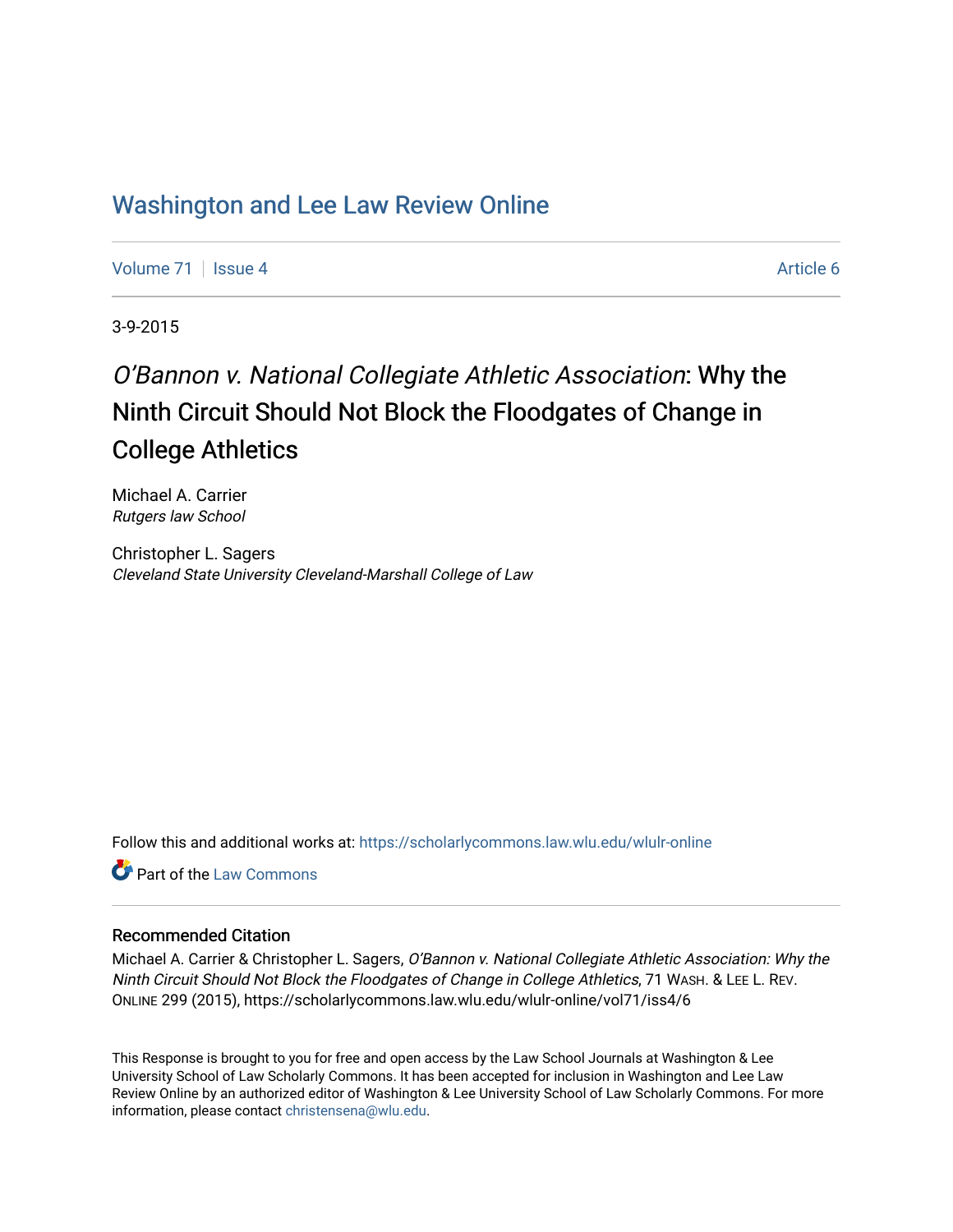# *O'Bannon v. National Collegiate Athletic Association*: Why the Ninth Circuit Should Not Block the Floodgates of Change in College Athletics

Michael A. Carrier<sup>\*</sup> & Christopher L. Sagers<sup>\*\*</sup>

#### *Abstract*

*In* O'Bannon v. National Collegiate Athletic Ass'n*, then-Chief Judge Claudia Wilken of the U.S. District Court for the Northern District of California issued a groundbreaking decision, potentially opening the floodgates for challenges to National Collegiate Athletic Association (NCAA) amateurism rules. The NCAA was finally put to a full evidentiary demonstration of its amateurism defense, and its proof was found emphatically wanting. We agree with Professor Edelman that* O'Bannon *could bring about significant changes, but only if the Ninth Circuit affirms. We write mainly to address the NCAA's vigorous pending appeal and the views of certain amici, and to explain our strong support for the result at trial. Reversal of Judge Wilken's comprehensive and thoughtful decision would thwart needed changes just as colleges are beginning to embrace them and would be mistaken as a matter of law.* O'Bannon *is a correct, justifiable, garden-variety rule-of-reason opinion and should be affirmed by the Ninth Circuit.* 

Distinguished Professor, Rutgers Law School.

 <sup>\*\*</sup> James A. Thomas Distinguished Professor of Law, Cleveland State University Cleveland-Marshall College of Law. Copyright © 2015 Michael A. Carrier & Christopher L. Sagers. Portions of this response are adapted from Brief for Professors of Antitrust and Sports Law as Amici Curiae in Support of Appellees, O'Bannon v. NCAA, Nos. 14-16601, 14-17068 (9th Cir. Jan. 28, 2015), which Sagers principally drafted and Carrier and Marc Edelman signed.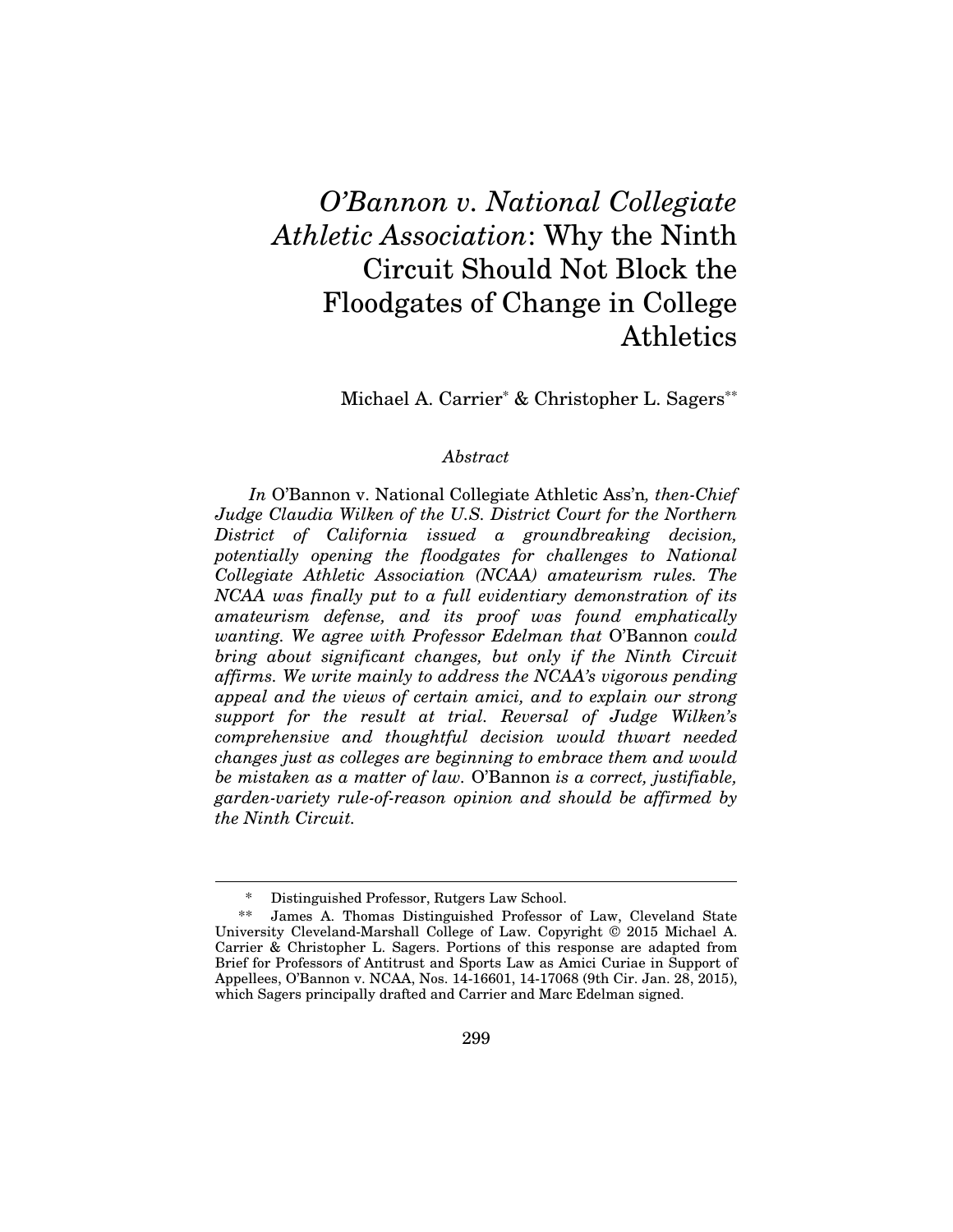#### *Table of Contents*

# *I. Introduction*

In *O'Bannon v. National Collegiate Athletic Ass'n*,<sup>1</sup> then-Chief Judge Claudia Wilken of the U.S. District Court for the Northern District of California issued a groundbreaking decision, potentially opening the floodgates for challenges to National Collegiate Athletic Association (NCAA) amateurism rules.<sup>2</sup> The NCAA was finally put to a full evidentiary demonstration of its amateurism defense, and its proof was found emphatically wanting. *O'Bannon* is significant as that rarest of antitrust cases: a rule-of-reason challenge that not only reached the merits, but also provided a victory for plaintiffs. In his article, Professor Marc Edelman explains how the decision can be a gateway to more farreaching changes in college athletics, which could be attained through other lawsuits, unionization, or legislation.<sup>3</sup>

 <sup>1. 7</sup> F. Supp. 3d 955 (N.D. Cal. 2014).

 <sup>2.</sup> *See id.* at 985 (explaining that the plaintiffs challenged NCAA rules precluding "football players and Division I men's basketball players from receiving any compensation, beyond the value of their athletic scholarships, for the use of their names, images, and likenesses in videogames, live game telecasts, re-broadcasts, and archival game footage").

 <sup>3.</sup> *See generally* Marc Edelman, *The District Court Decision in* O'Bannon v. National Collegiate Athletic Association*: A Small Step Forward for College-Athlete Rights, and a Gateway for Far Grander Change*, 71 WASH. & LEE L. REV.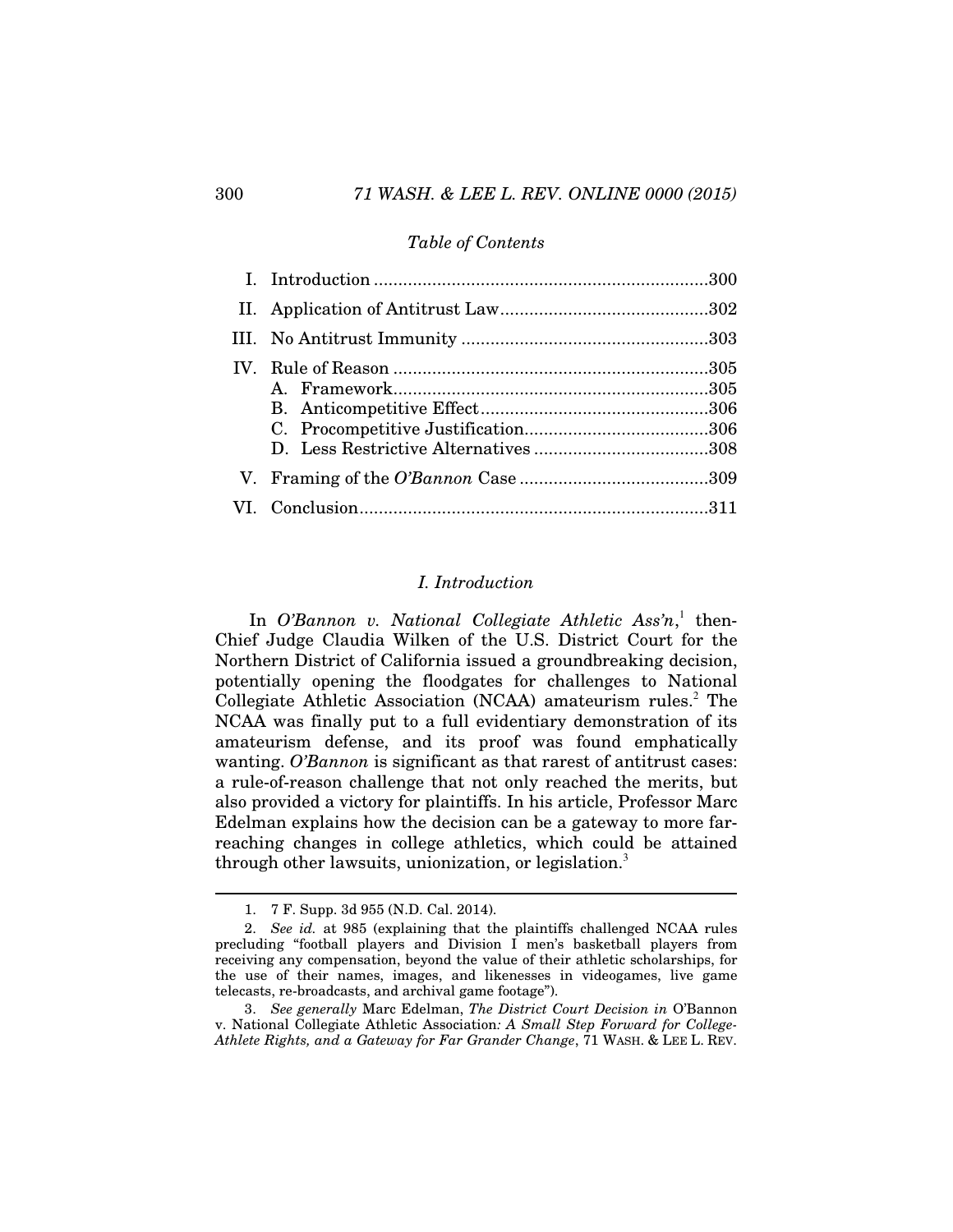We agree that *O'Bannon* could bring about those changes, but only if the Ninth Circuit affirms. We write mainly to address the NCAA's vigorous pending appeal and the views of certain amici, and to explain our strong support for the result at trial. Reversal of Judge Wilken's comprehensive and thoughtful decision would thwart needed changes just as colleges are beginning to embrace them and would be mistaken as a matter of law. One of us has conducted an empirical review of nearly every rule-of-reason case in the modern  $era^4$  and on the basis of such analysis, we can comfortably describe *O'Bannon* as a correct, justifiable, garden-variety rule-of-reason opinion. A reversal by the Ninth Circuit, depending on how the opinion is written, could result in even a robust, well-supported evidentiary presentation not being enough for plaintiffs to win a rule-of-reason case, even when the anticompetitive effects are significant, obvious, and not outweighed by any legitimate justification.

Part II of this response explains why antitrust law applies to the NCAA's conduct.<sup>5</sup> Part III contends that the Supreme Court's decision in *NCAA v. Board of Regents* does not immunize the NCAA's action.<sup>6</sup> Part IV shows why the district court was correct in finding an antitrust violation.<sup>7</sup> And Part V reveals how the

- 5*. Infra* Part II.
- 6. *Infra* Part III.

<sup>2319, 2347–48 (2015).</sup> 

 <sup>4.</sup> *See* Michael A. Carrier, *The Rule of Reason: An Empirical Update for the 21st Century*, 16 GEO. MASON L. REV. 827, 829 (2009) [hereinafter Carrier, *Rule of Reason in 21st Century*] (reviewing 222 antitrust cases); Michael A. Carrier, *The Real Rule of Reason: Bridging the Disconnect*, 1999 BYU L. REV. 1265, 1272–73 (1999) [hereinafter Carrier, *Real Rule of Reason*] (reviewing 495 antitrust cases).

 <sup>7.</sup> *Infra* Part IV. This Response does not address the NCAA's "antitrust injury" argument other than to note that, as plaintiffs have explained, "[t]he NCAA's current contracts with television and cable networks (under which it reaps hundreds of millions of dollars in revenue annually) contain express provisions assigning Plaintiffs' NIL [name, image, and likeness] rights." Plaintiffs-Appellees' Opposition Brief in Response to National Collegiate Athletic Ass'ns Opening Appellate Brief at 23, 40, Nat'l Collegiate Athletic Ass'n v. O'Bannon, Nos. 14-16601, 14-17068 (9th Cir. Jan. 21, 2015) [hereinafter Plaintiffs' Br.] (quoting, in addition, the statement of NCAA executive Oliver Luck that college athletes have a "fundamental right" to be compensated for use of their NILs); *see also* Brief for the National Collegiate Athletic Ass'n at 35–36, *O'Bannon*, Nos. 14-16601, 14-17068 (9th Cir. Nov. 14, 2014) [hereinafter NCAA Br.] (making the "antitrust injury" argument by maintaining that there could be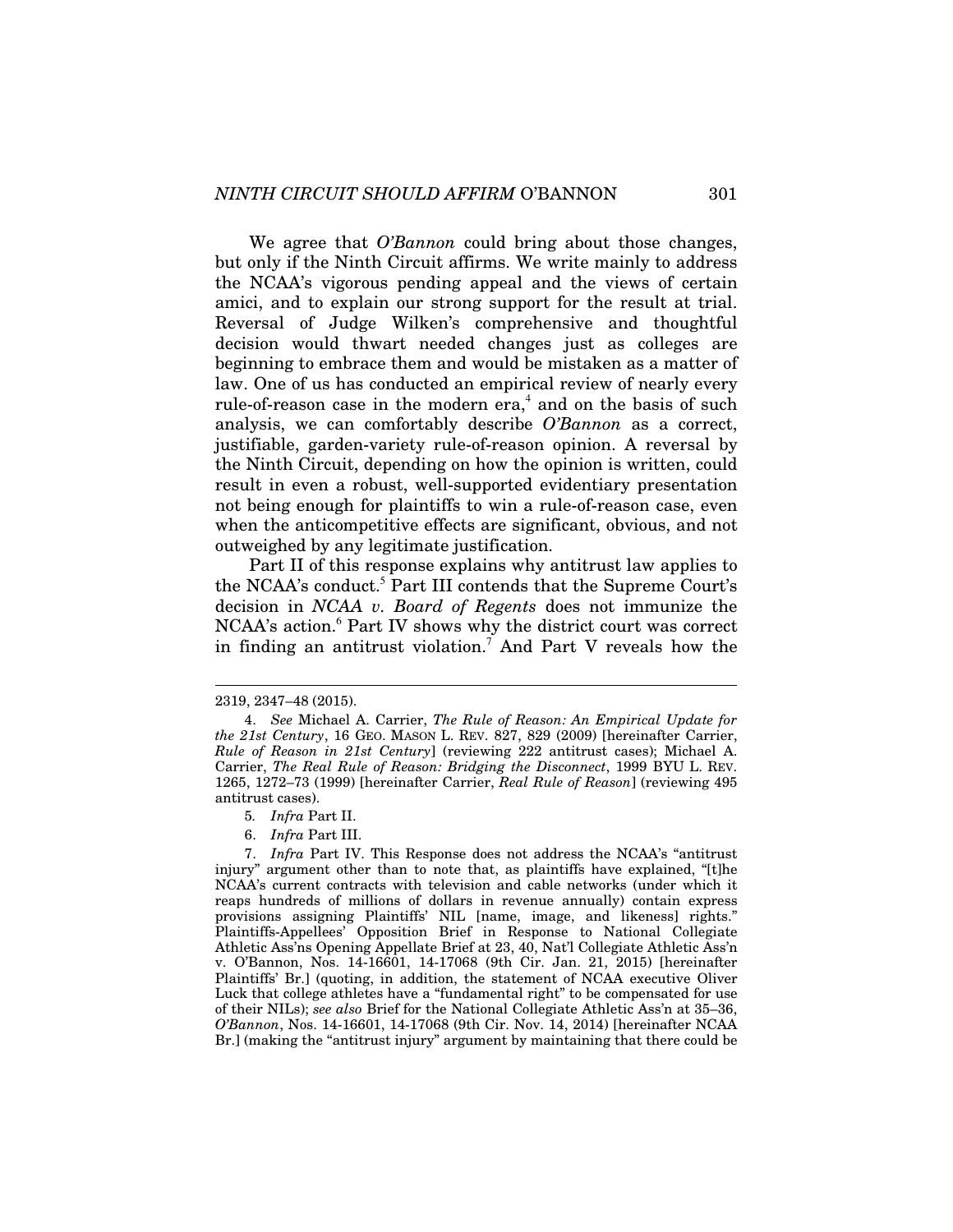plaintiffs' framing of the *O'Bannon* case explains some of the criticisms of the district court's decision.<sup>8</sup>

# *II. Application of Antitrust Law*

On its appeal to the Ninth Circuit, the NCAA claims that the challenged restraints "do not regulate commercial activity and thus are not within the scope of the Sherman Act."<sup>9</sup> It argues that the Act seeks to "prevent[] . . . restraints to free competition in business and commercial transactions"<sup>10</sup> and that "[t]he NCAA's amateurism rules do not effect any such restraint."<sup>11</sup>

But at the same time, the NCAA warns that if it cannot constrain "the commercial pressures of college sports," then "an avocation [might] become a profession."<sup>12</sup> In lamenting potential "commercial pressures," the NCAA concedes that it is engaged in business and subject to antitrust law. In any event, antitrust courts are not permitted to entertain such claims about professions. As the Supreme Court explained a century ago: "[R]estraints of trade within the purview of the statute . . . [can]not be taken out of that category by indulging in general reasoning as to the expediency or non-expediency of having made the contracts . . . . "<sup>13</sup>

In the case on which the NCAA most directly relies, *NCAA v. Board of Regents of the University of Oklahoma*, <sup>14</sup> the Supreme Court made clear that "the NCAA and its member institutions are . . . organized to maximize revenues" and are "[no] less likely to restrict output [to maximize profit] . . . than would be a for-profit entity."<sup>15</sup> With modern college athletics generating billions of dollars each year, this is even truer today than it was when the Court decided the case thirty years ago.<sup>16</sup>

no application of the rules "that would deprive plaintiffs of NIL compensation"). 8. *Infra* Part V.

 <sup>9.</sup> NCAA Br., *supra* note 7, at 32.

 <sup>10.</sup> *Id.* (quoting Apex Hosiery Co. v. Leader, 310 U.S. 469, 493 (1940)).

 <sup>11.</sup> *Id.*

 <sup>12.</sup> *Id.* at 2.

 <sup>13.</sup> Standard Oil Co. v. United States, 221 U.S. 1, 65 (1911).

 <sup>14. 468</sup> U.S. 85 (1984).

 <sup>15.</sup> *Id.* at 101 n.22.

<sup>16</sup>*. See Revenue*, NAT'L COLLEGIATE ATHLETIC ASS'N,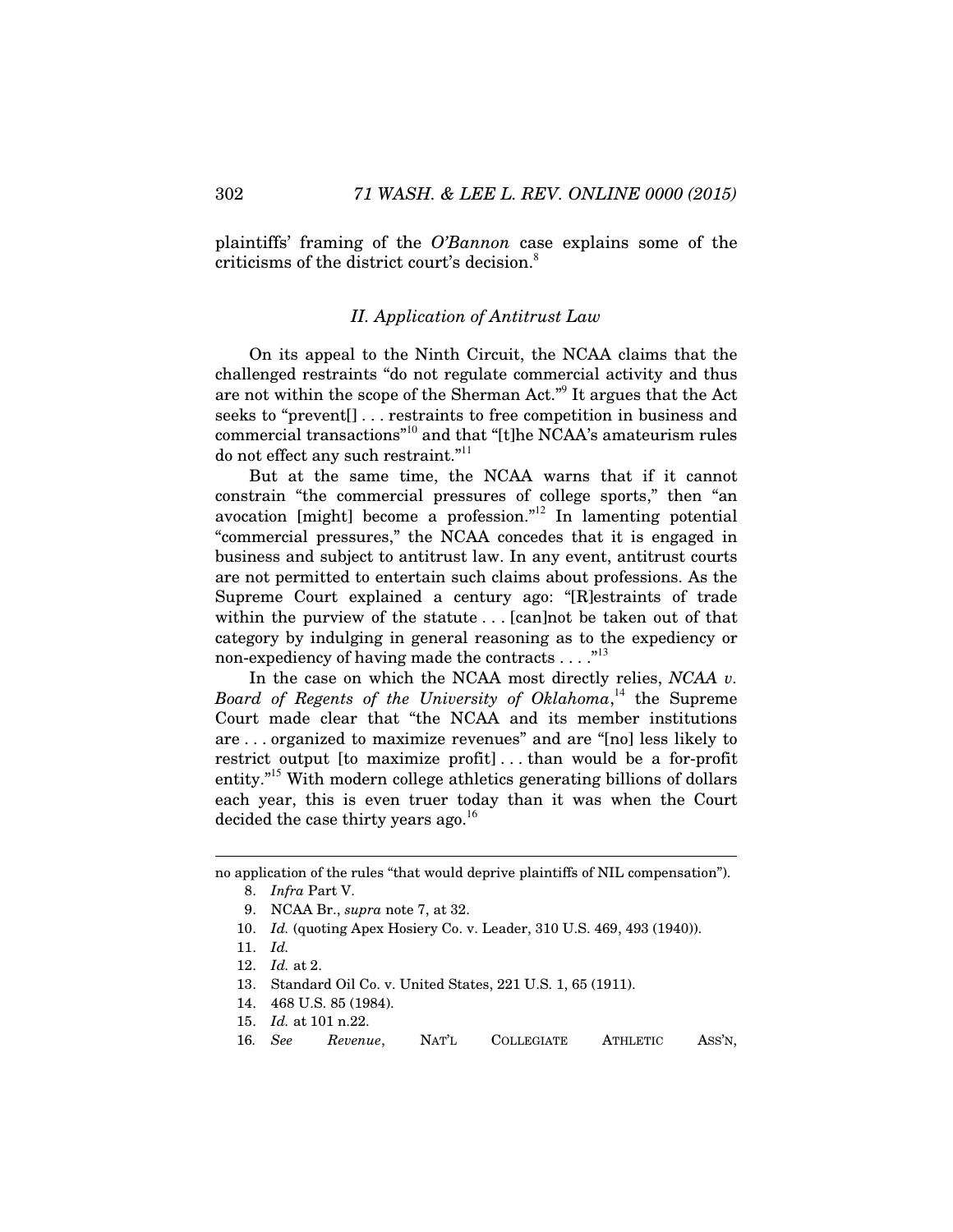There is no good reason why antitrust law cannot apply to the  $NCAA$ . Antitrust applies without limitation to sports in general.<sup>17</sup> It applies to higher education.<sup>18</sup> And it applies to non-profit organizations.<sup>19</sup> Just as colleges that conspire on scholarships must face antitrust scrutiny,<sup>20</sup> so too must colleges that limit payment for student athletes.

#### *III. No Antitrust Immunity*

The NCAA also attempts to evade antitrust scrutiny by claiming that *Board of Regents* gives it a special immunity, rendering its amateurism rules "procompetitive and therefore valid under the Sherman Act as a matter of law."<sup>21</sup> And it maintains that "even if college sports has changed so dramatically since *Board of Regents* that the Supreme Court's analysis no longer holds, the district court (and this Court) would still be bound by the decision." $22$ 

We think such a precedent of immunity would be a peculiar role for *Board of Regents*. The Court there found an antitrust *violation* from an NCAA plan that limited the number of college football games that could be televised and the number of games in which a single team could appear.<sup>23</sup> The Court found that "[t]he anticompetitive consequences of th[e] arrangement [we]re apparent" because "[p]rice is higher and output lower than they would otherwise be[] and both are unresponsive to consumer

- 20. *Brown Univ.*, 5 F.3d at 679.
- 21. NCAA Br., *supra* note 7, at 14.
- 22. *Id.* at 28.

l

23. *Board of Regents*, 468 U.S. at 94.

http://www.ncaa.org/about/resources/finances/revenue (last visited Feb. 5, 2015) (explaining that "college athletics programs annually generate about \$6.1 billion from ticket sales, radio and television receipts, alumni contributions, guarantees, royalties and NCAA distributions") (on file with the Washington and Lee Law Review).

 <sup>17.</sup> *See generally* Int'l Boxing Club of N.Y. v. United States, 358 U.S. 242, 252 (1959).

 <sup>18.</sup> *See generally* United States v. Brown Univ., 5 F.3d 658, 665–66 (3d Cir. 1993).

<sup>19</sup>*. Board of Regents*, 468 U.S. at 101 n.22.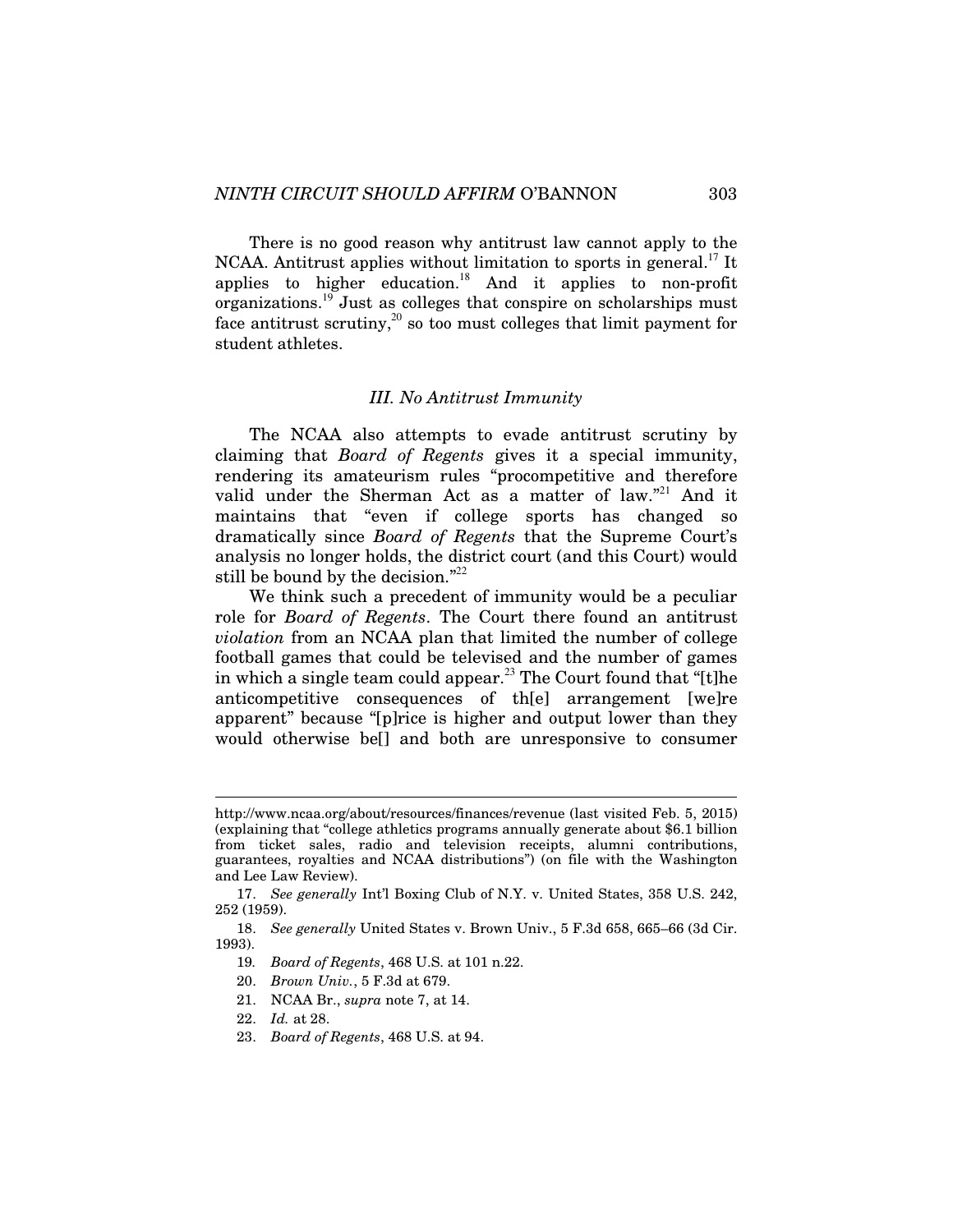preference."<sup>24</sup> Moreover, the Court found a violation under an abbreviated analysis that relieved plaintiffs of the need to show market power, as "the absence of proof of market power does not justify a naked restriction on price or output."<sup>25</sup> Nor would any "good motives . . . validate an otherwise anticompetitive practice."<sup>26</sup>

Indeed, in *Board of Regents* itself, "the NCAA [did] not rely[] on amateurism as a procompetitive justification," and its counsel admitted during oral argument that it "might be able to get more viewers . . . if it had semi-professional clubs rather than amateur clubs."<sup>27</sup> Separately, even if there were anything to the purported immunity, Judge Wilken found "ample evidence . . . that the college sports industry has changed substantially in the thirty years since *Board of Regents* was decided."<sup>28</sup>

But most fundamentally, *Board of Regents* analyzed—and invalidated—rules relating to television broadcast rights that had nothing to do with athlete pay. Its statements about amateurism were plainly, obviously, dicta. Such dicta cannot overcome the results of a fully litigated trial that exhaustively considered the amateurism defense. The district court largely rejected the NCAA's amateurism claims "after hearing the testimony of 23 witnesses and considering 287 exhibits" in a "15-day bench trial that produced a transcript of 3,395 pages and a written decision of 99 pages. $"^{29}$ 

The NCAA grasps for the reed of *Board of Regents*, but a sentence of dicta does not displace an entire trial on the very issue of amateurism in which the court unmistakably found that the defense did not justify the challenged restraints.<sup>30</sup>

 $\overline{a}$ 

 28. *Id.* at 999–1000; *see also* Plaintiffs Br., *supra* note 7, at 13 (quoting statement on NCAA's website that "[a]s the scale of both revenue generation and spending has increased over the last few decades, there is a general sense that 'big time' athletics is in conflict with the principle of amateurism").

29. Plaintiffs Br., *supra* note 7, at 2.

 30. The NCAA's reading of *Board of Regents* also is precluded by Ninth Circuit law. In *Hairston v. Pacific 10 Conference*, 101 F.3d 1315, 1319 (9th Cir. 1996), the Ninth Circuit applied a full rule-of-reason analysis to a factually

 <sup>24.</sup> *Id.* at 106–07.

 <sup>25.</sup> *Id.* at 109.

 <sup>26.</sup> *Id.* at 101 n.23.

 <sup>27.</sup> O'Bannon v. Nat'l Collegiate Athletic Ass'n, 7 F. Supp. 3d 955, 999 (N.D. Cal. 2014).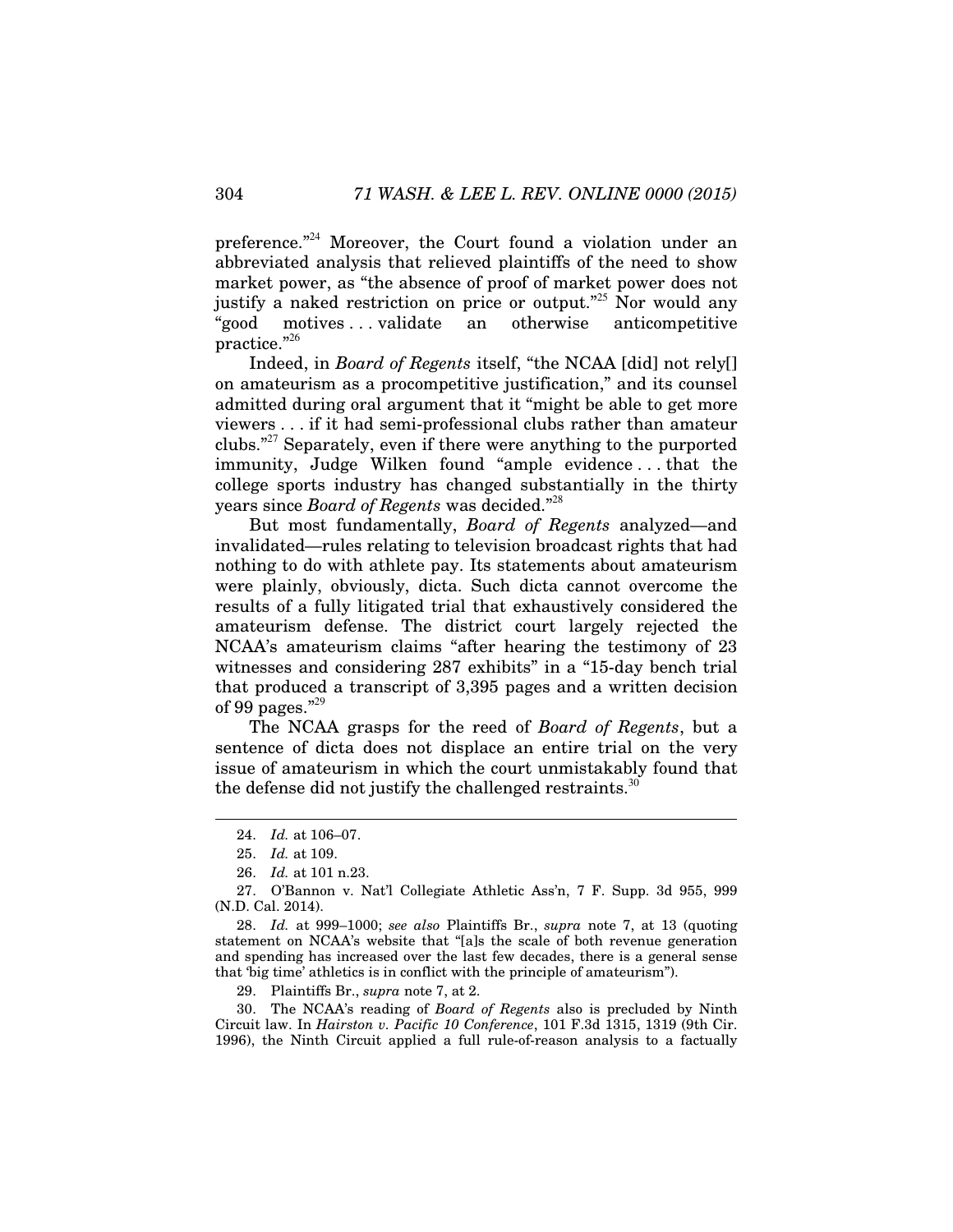# *IV. Rule of Reason*

#### *A. Framework*

The district court's opinion fits comfortably into hornbook ruleof-reason analysis. Courts relying on this framework engage in a burden-shifting analysis.<sup>31</sup> First, plaintiffs must show a significant anticompetitive effect. $32$  Second, defendants must offer a procompetitive justification for the restraint.<sup>33</sup> Third, the plaintiff can show that the restraint is not reasonably necessary to attain the defendant's objectives or that there are less restrictive alternatives to achieving the goals.<sup>34</sup> The final stage of the analysis involves balancing anticompetitive and procompetitive effects. $35$ 

Of crucial importance, the effect of not making the showings at the various stages varies. If the plaintiff cannot show an anticompetitive effect, it loses because there is no harm to competition.<sup>36</sup> And if the defendant cannot show a procompetitive justification, it loses because it cannot offer a reason for the restraint.<sup>37</sup>

In the third stage, in contrast (and based on a review of nearly every rule-of-reason case in the modern era),<sup>38</sup> if the plaintiff does not show that the restraint is not reasonably necessary or that there are less restrictive alternatives, *it does not lose*. A plaintiff's showing at this stage typically allows it to win the case outright, avoiding a balancing analysis. After all, if the plaintiff could show that the

indistinguishable restraint involving penalties for the violation of amateurism rules. It did so without discussing presumptions or special rules, and it cited *Board of Regents* as authority for its decision. *Id.* at 1318–19; *see also* Tanaka v. Univ. of S. Cal., 252 F.3d 1059, 1062–63 (9th Cir. 2001) (applying rule of reason to restraint on student-athlete transfers among conference member schools).

 <sup>31.</sup> *See generally* Carrier, *Real Rule of Reason*, *supra* note 4, at 1268–69.

 <sup>32.</sup> *See, e.g.*, Capital Imaging Assocs. v. Mohawk Valley Med. Assocs., 996 F.2d 537, 543 (2d Cir. 1993).

 <sup>33.</sup> *See, e.g.*, *id.*

 <sup>34.</sup> *See, e.g.*, *id.*

 <sup>35.</sup> *See generally* Carrier, *Real Rule of Reason*, *supra* note 4, at 1268–69.

 <sup>36.</sup> *Id.* at 1268.

 <sup>37.</sup> *Id.*

 <sup>38.</sup> *See generally* Carrier, *Rule of Reason in 21st Century*, *supra* note 4. The surveys included every rule-of-reason case that a court decided from June 23, 1977 to May 5, 2009. More recent cases do not alter the conclusions in the text. *See generally* Carrier, *Real Rule of Reason*, *supra* note 4.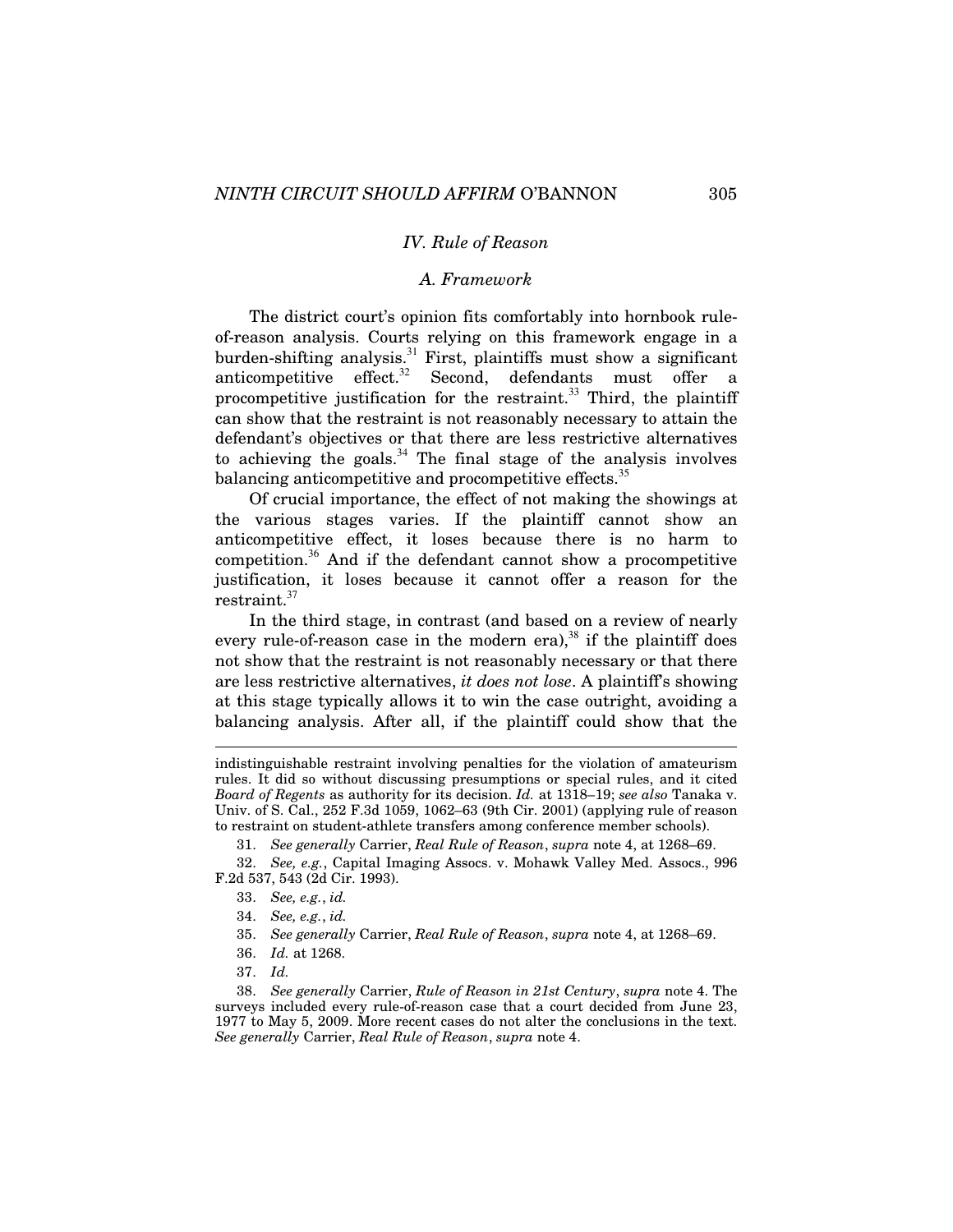restraint is not reasonably necessary to attain the defendant's objective, it could be struck down. And if there is a less restrictive alternative that would allow a defendant to achieve its objective, then that alternative should be used because it allows the defendant to obtain its goals while being less restrictive of competition.<sup>39</sup>

### *B. Anticompetitive Effect*

Judge Wilken first found that the plaintiffs demonstrated an anticompetitive effect. She found that NCAA Division I schools "compete to sell unique bundles of goods and services to elite football and basketball recruits" and that they "fixed the price of their product by agreeing not to offer any recruit a share of the licensing revenues derived from the use of his name, image, and likeness [(NIL)]."<sup>40</sup> The restraint caused anticompetitive harm sufficient to satisfy plaintiffs' initial burden because, "in [its] absence ..., certain schools would compete for recruits by offering them a lower price for the opportunity to play [elite sports] while they attend  $\text{collecting}^{\text{1}}$  That injury is sufficient "even if [it did] not ultimately harm consumers," as many courts have recognized such claims in the context of "market<sup>[s]</sup> for athletic services."<sup>42</sup> On appeal, the NCAA quibbles with this conclusion on several grounds, focusing among other things on output reductions and claims that *de minimis* price-fixing effects are acceptable.<sup>43</sup> We think the court's finding is well founded, and in any event not clearly erroneous.

### *C. Procompetitive Justification*

 <sup>39.</sup> *See* Cnty. of Tuolumne v. Sonora Cmty. Hosp., 236 F.3d 1148, 1160 (9th Cir. 2001) ("Because plaintiffs have failed to meet their burden of advancing viable less restrictive alternatives, we reach the balancing stage."); Carrier, *Real Rule of Reason*, *supra* note 4, at 1343–44.

 <sup>40.</sup> O'Bannon v. Nat'l Collegiate Athletic Ass'n, 7 F. Supp. 3d 955, 986, 989 (N.D. Cal. 2014).

 <sup>41.</sup> *Id.* at 988.

 <sup>42.</sup> *Id.* at 991–92.

 <sup>43.</sup> NCAA Br., *supra* note 7, at 47 (arguing that challenged rules "would have a de minimis effect in the relevant market because they would limit only one minor (or non-existent) component of the bundle [of goods and services to athletic recruits], while competition in the overall relevant market remains robust").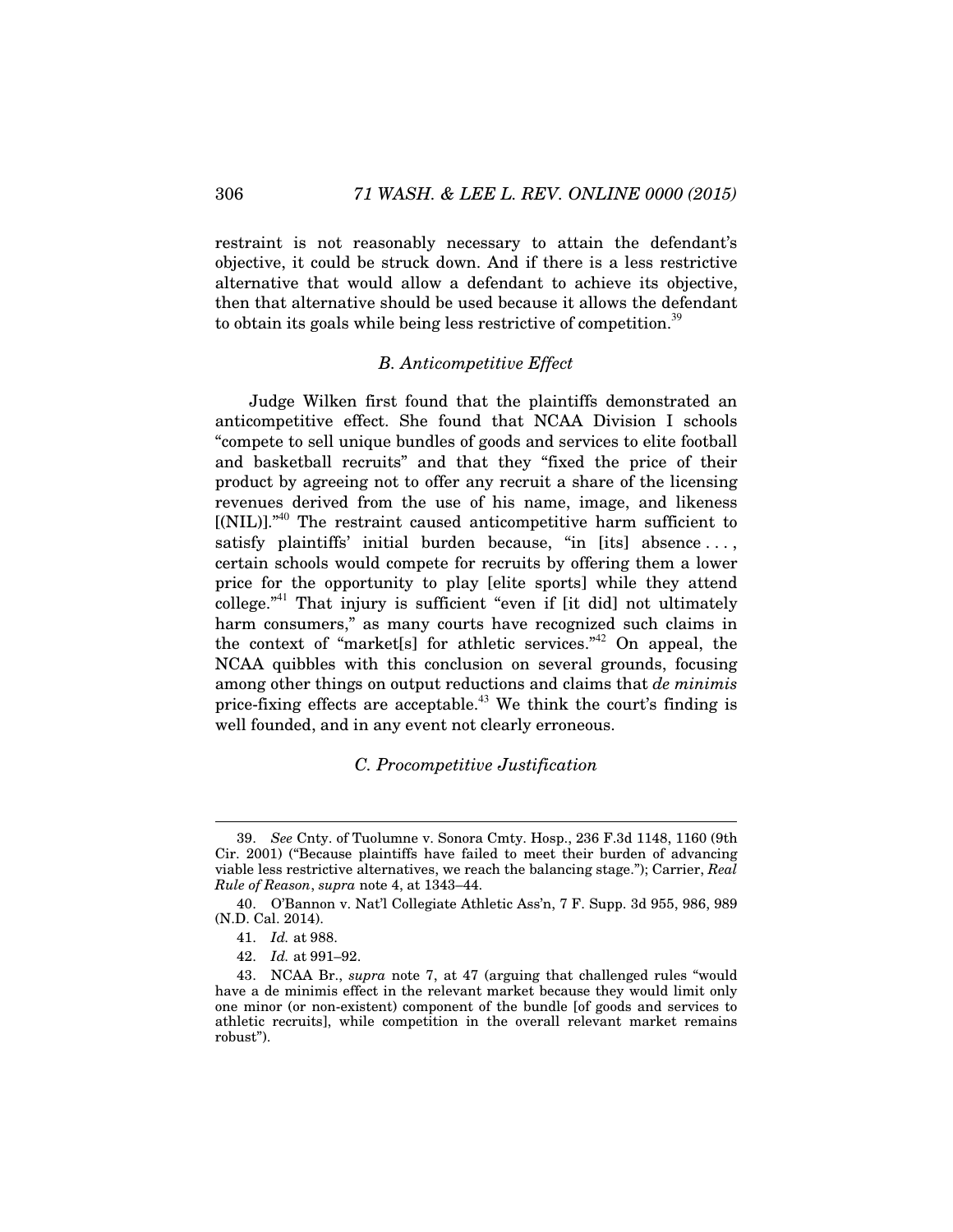Once the plaintiffs made this showing, the burden shifted to the defendant to offer procompetitive justifications for its restraint. The district court rejected two of the NCAA's four justifications: preserving competitive balance and increasing "output."<sup>44</sup> It did not completely reject the other two—promoting amateurism and integrating student-athletes into their campus communities—but, crucially, found them too insignificant to justify the challenged restraint: a complete ban on NIL revenues.<sup>45</sup>

The most direct threat to the NCAA in future proceedings is the loss of the amateurism justification, a prized defense on which it has relied for decades. The district court found that its rules were "malleable" and had changed "numerous times."<sup>46</sup> And though the NCAA had the benefit of a full trial and substantial evidentiary demonstration, it failed to show that amateurism could "justify the rigid prohibition on compensating student-athletes . . . with any share of licensing revenue generated from the use of their  $[NILs]$ .<sup> $47$ </sup>

Similarly, the NCAA's restrictions on NIL payments were not necessary to integrate student-athletes into their schools' academic communities.<sup>48</sup> The NCAA could not "use this goal to justify its sweeping prohibition on any student-athlete compensation . . . from licensing revenue generated from the use of student-athletes'  $[NILs].$ <sup> $n49$ </sup>

In short, the court found that the NCAA (1) could not use two of its four proposed justifications and (2) could not rely on the other two to support the restrictions at issue in the case.<sup>50</sup> In other words, the plaintiffs demonstrated an anticompetitive effect, but the NCAA failed to offer justifications to explain its restriction.<sup>51</sup> As a result, the anticompetitive effects predominated and the plaintiffs proved a successful rule-of-reason case. At that point, the court's decision on liability was over.

 <sup>44.</sup> *O'Bannon*, 7 F. Supp. 3d at 1001–02, 1003–04. As for "increased output," the NCAA argued that its rules provided colleges and elite student athletes more opportunities to participate in sports. *Id.* at 1003–04.

 <sup>45.</sup> *Id.* at 1000–01, 1003.

 <sup>46.</sup> *Id.* at 1000.

 <sup>47.</sup> *Id.* at 1001.

 <sup>48.</sup> *Id.* at 1003.

 <sup>49.</sup> *Id.*

 <sup>50.</sup> *Id.* at 1000–04.

 <sup>51.</sup> *Id.* at 1005.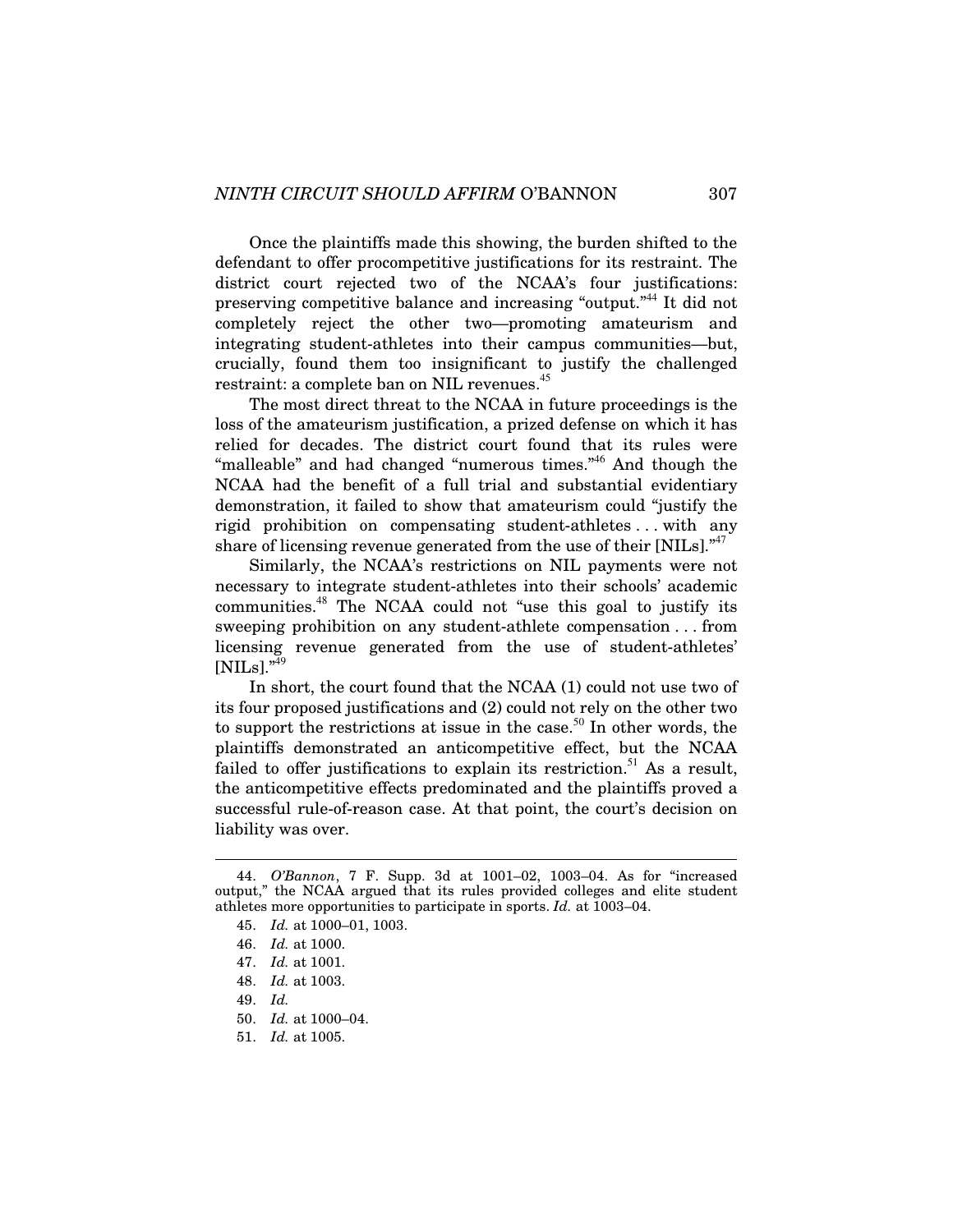#### *D. Less Restrictive Alternatives*

To be sure, the court did not stop there. It crafted a remedy to address the anticompetitive harm and, in doing so, considered several alternatives that were less restrictive of competition but still could have achieved the NCAA's objectives.<sup>52</sup> What is key, however, is that the plaintiffs did not *need* to show such alternatives to succeed under the rule of reason. Their ability to offer less restrictive alternatives would help them win under the rule of reason. But such an offering is not necessary. A plaintiff's showing of anticompetitive effects, together with a defendant's failure to offer procompetitive justifications that would outweigh these effects, is enough for a plaintiff to win. $53$ 

On this point, the amicus brief filed by Wilson Sonsini Goodrich & Rosati, P.C. on behalf of fifteen professors is not persuasive. The brief argues that "the Court should be able to conclude that the procompetitive benefits outweigh any alleged competitive harms without elaborate analysis" because promoting amateurism and integration of student athletes "are at the core of the NCAA's mission" and that the plaintiffs "failed to identify a substantially less restrictive alternative to capping payments to players for promoting those aims."<sup>54</sup> Regardless of what the NCAA views as the core of its mission, the district court found that these justifications were barely acceptable and certainly did not justify the restraints in this case.<sup>5</sup>

 <sup>52.</sup> *See id.* at 1005–06 (noting that "the NCAA could permit . . . schools to award stipends to student-athletes up to the full cost of attendance" and "permit its schools to hold in trust limited and equal shares of its licensing revenue to be distributed to its student-athletes after they leave college").

The NCAA and supporting amici spend a good deal of attention on the issue of less restrictive alternatives. *See* NCAA Br., *supra* note 7, at 54–60 (devoting six pages to the issue); Brief for Antitrust Scholars as Amici Curiae in Support of Appellant at 8–16, O'Bannon v. Nat'l Collegiate Athletic Ass'n, Nos. 14-16601, 14-17068 (9th Cir. Nov. 21, 2014) [hereinafter Wilson Sonsini Br.] (devoting nine pages to the issue). But (1) district courts enjoy broad remedial discretion in antitrust, (2) the court adopted a remedy recommended by plaintiffs, and (3) the NCAA waived any challenge to the remedy. *See* Brief for Professors of Antitrust and Sports Law as Amici Curiae in Support of Appellees at 18, *O'Bannon*, Nos. 14-16601, 14-17068 (9th Cir. Jan. 28, 2015) [hereinafter Robins Kaplan Br.] (discussing these points).

 <sup>54.</sup> Wilson Sonsini Br., *supra* note 53, at 13–14.

 <sup>55.</sup> *See* O'Bannon v. Nat'l Collegiate Athletic Ass'n, 7 F. Supp. 3d 955, 986, 1000–04 (N.D. Cal. 2014).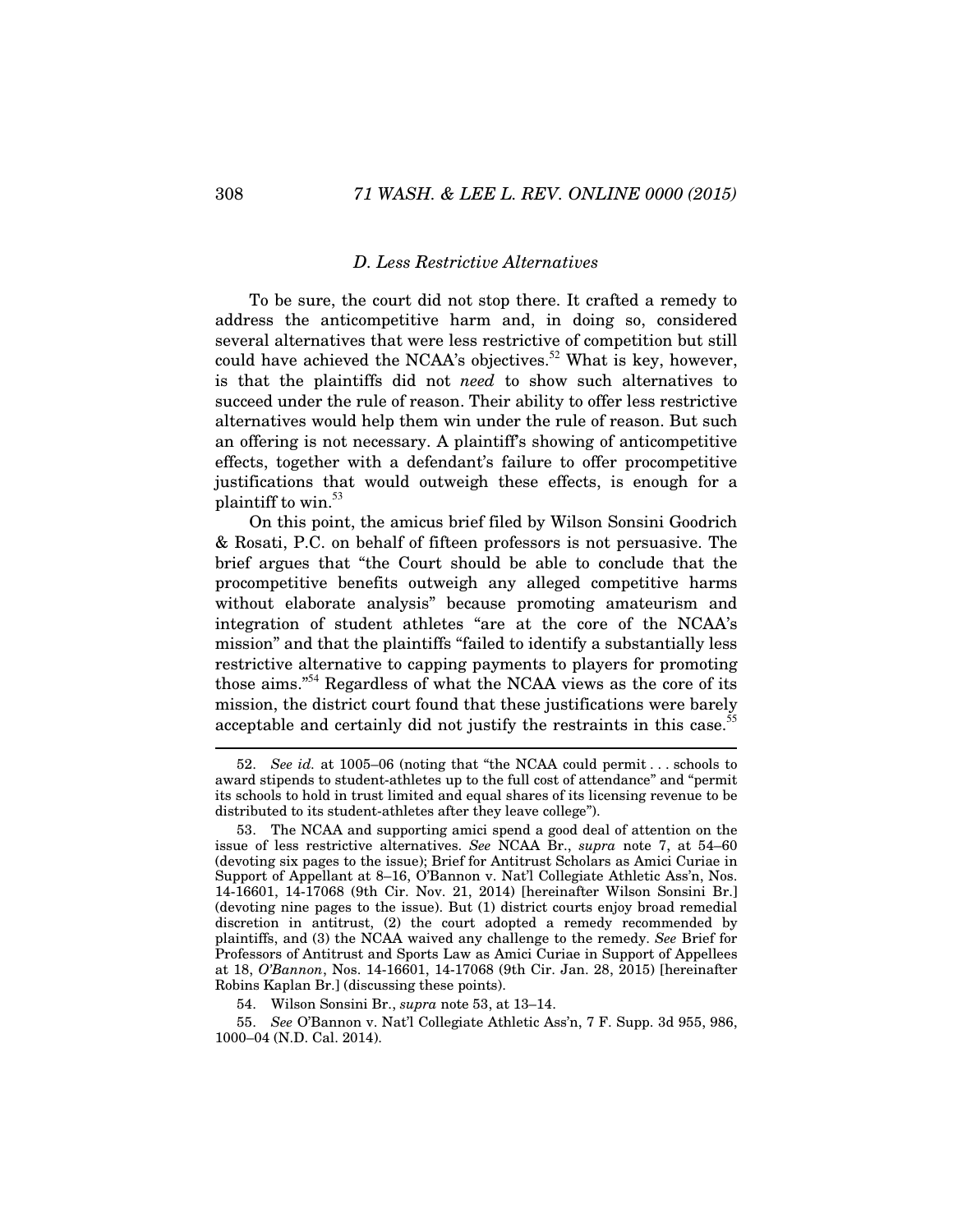l

In addition, even if plaintiffs were not able to demonstrate a less restrictive alternative, that is not grounds for a plaintiff loss. It merely requires the court to balance anticompetitive and procompetitive effects. And though it performed this balancing quickly, the *O'Bannon* court did just that in finding for the plaintiffs.<sup>56</sup>

#### *V. Framing of the* O'Bannon *Case*

Finally, we take minor issue with one point in Professor Edelman's essay, which reflects a larger frustration with the *O'Bannon* litigation. While Professor Edelman supports Judge Wilken's analysis, he faults her remedy.<sup>57</sup> He is not alone, and other supporters of plaintiffs have made similar complaints.<sup>58</sup> Professor Edelman contends that the court should "simply [have] enjoined the NCAA's restraints outright," by which he means it could have "entirely enjoined [its] 'no pay' restraints," "simply recogniz[ing]

 57. *See* Edelman, *supra* note 3, at 2343 (arguing that the court's injunction was "limited and weak, as it failed to ameliorate the NCAA's anticompetitive practices as effectively as possible").

 58. *See, e.g.*, Stephen F. Ross & Wayne S. DeSarbo, *A Rapid Reaction to*  O'Bannon*: The Need for Analytics in Applying the Sherman Act to Overly Restrictive Joint Venture Schemes*, 119 PENN ST. L. REV. PENN STATIM 43, 50–59 (2015), http://www.pennstatelawreview.org/wp-content/uploads/2015/02/A-

Rapid-Reaction-to-O.pdf ("Judge Wilken . . . invented a remedy of a \$5,000 annual cash payment to be held in trust" even though her "own antitrust analysis d[id] not support that decision.").

 <sup>56.</sup> While the court found that amateurism "play[s] a limited role in driving consumer demand" for college sports that "might justify a restriction on large payments," that rationale "[could] not justify the rigid prohibition on compensating student-athletes . . . with any share of licensing revenue." *O'Bannon*, 7 F. Supp. 3d at 1001. The court likewise found that integration of student-athletes into their campus communities could improve the education product they receive, but held that the NCAA's outright ban was "[not] necessary to achieve these benefits." *Id.* at 1003. For that reason, while "[l]imited restrictions on student-athlete compensation may help schools achieve this narrow procompetitive goal[,]... the NCAA may not use this goal... to justify its sweeping prohibition on any student-athlete compensation . . . from licensing revenue." *Id.* Finally, the NCAA's argument that the district court's "ill-conceived rule-of-reason analysis amounted to little more than asking whether college sports could still be commercially popular if it became something different from what it has long been," NCAA Br., *supra* note 7, at 60, is a red herring that ignores the court's crediting of anticompetitive effects and failure to find justifications that would outweigh these antitrust harms.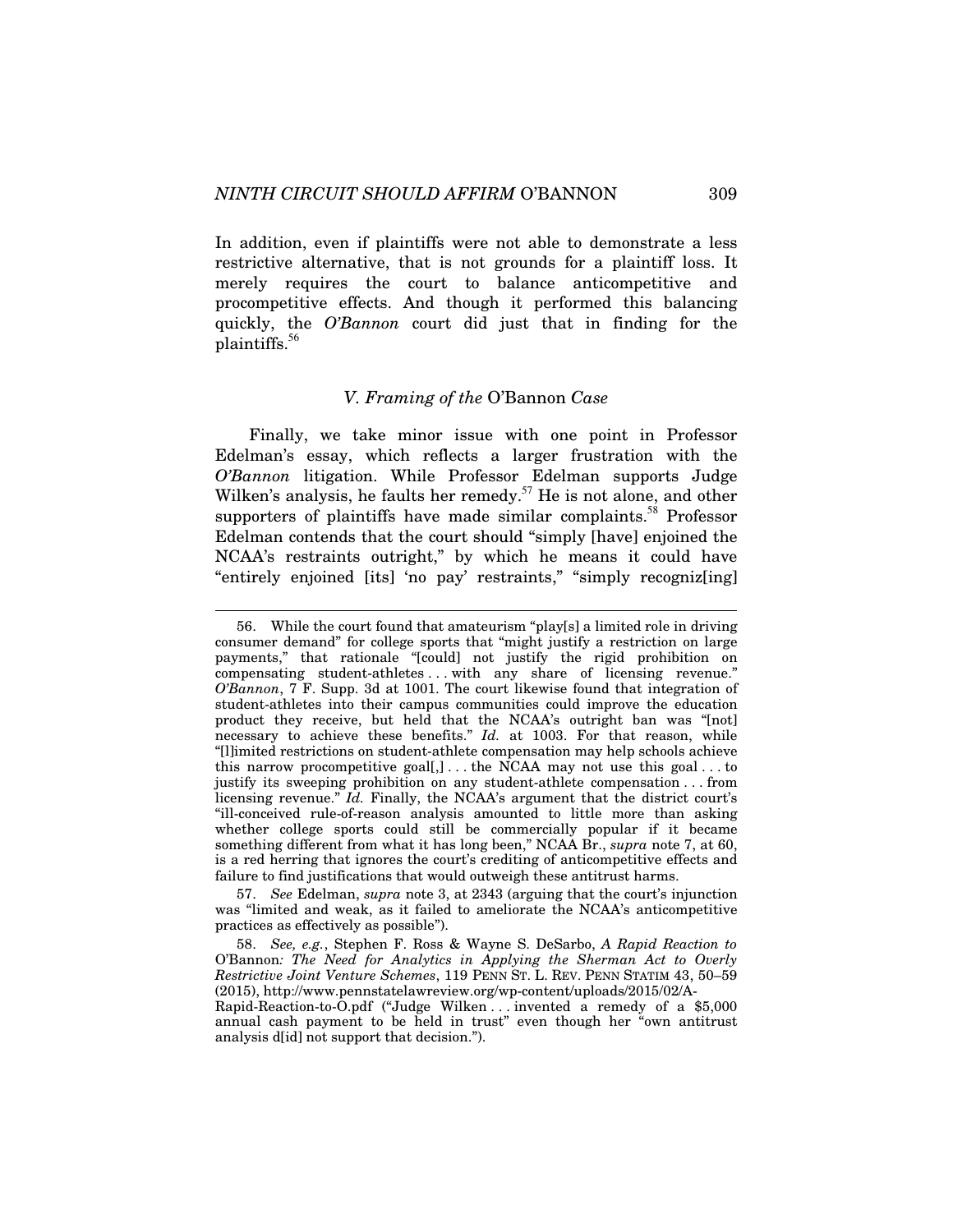that . . . [its] long-standing restraints on college-athlete pay far exceeded any alleged procompetitive justifications."<sup>59</sup>

We think that is unlikely. Antitrust courts have broad remedial discretion,<sup>60</sup> but they tend not to award relief without evidentiary support. $61$  In this litigation, plaintiffs pled as their only injury the denial of revenue from NIL rights, $\tilde{6}^2$  and they tried the case accordingly. Aside from whether courts can or commonly do enter remedies substantially larger than plaintiffs themselves request, the record may well have been insufficient to support Professor Edelman's desired remedy. Reversal of *O'Bannon* would be regrettable on any ground, including that of reaching beyond the plaintiffs' case to award a remedy unsupported in the record.

That said, we can understand Professor Edelman's impatience. The emphasis in *O'Bannon* on NIL revenues explains the decision's weaknesses. If the plaintiffs had litigated *O'Bannon* in broader terms, they could have won more significant relief, and could have simplified a complex case and a complex verdict. For example, pleading the case as a simple, labor-market monopsony<sup>63</sup> would have obviated the court's complicated analysis of harm in "group licensing" markets $^{64}$  and would have deflected some of the NCAA's red herrings, like its First Amendment defense and claims on antitrust injury.<sup>65</sup>

l

62*. See* Complaint at 62–68, O'Bannon v. Nat'l Collegiate Athletic Ass'n, 7 F. Supp. 3d 955 (N.D. Cal. 2014) (No. CV-09-3329).

 63. Indeed, two subsequent lawsuits are already pending before Judge Wilken that more directly challenge the no-pay model. *See* Complaint at 2, Jenkins v. NCAA, 3:14-cv-01678-FLW-LHG (D.N.J. Mar. 17, 2014) (seeking to overturn NCAA rules "placing a ceiling on the compensation that may be paid to [college] athletes for their services"); Complaint at 1, 3, Alston v. NCAA, 3:14-cv-01011-CW (N.D. Cal. Mar. 5, 2014) (characterizing athletes as "essentially working full-time football jobs" and seeking to enjoin "the present NCAA Bylaw that limits financial aid to the presently-defined [limits]"). The *Alston* case was filed in the Northern District of California and initially assigned to Judge Wilken, and both *Jenkins* and *Alston* have been transferred to a multi-district litigation docket pending before her, styled *In re* NCAA Athletic Grant-In-Aid Cap Antitrust Litig., 4:14-md-02541-CW (N.D. Cal. June 13, 2014).

64*. See O'Bannon*, 7 F. Supp. 3d at 993–99.

 65. For critiques of these arguments, see *supra* note 7 and Robins Kaplan Br., *supra* note 53, at 3 n.4. We do not criticize plaintiffs' counsel for taking the

 <sup>59.</sup> Edelman, *supra* note 3, at 2343–44.

<sup>60</sup>*. See* 1 ABA SECTION OF ANTITRUST LAW, ANTITRUST LAW DEVELOPMENTS 801–02 (7th ed. 2012).

<sup>61</sup>*. See id*.